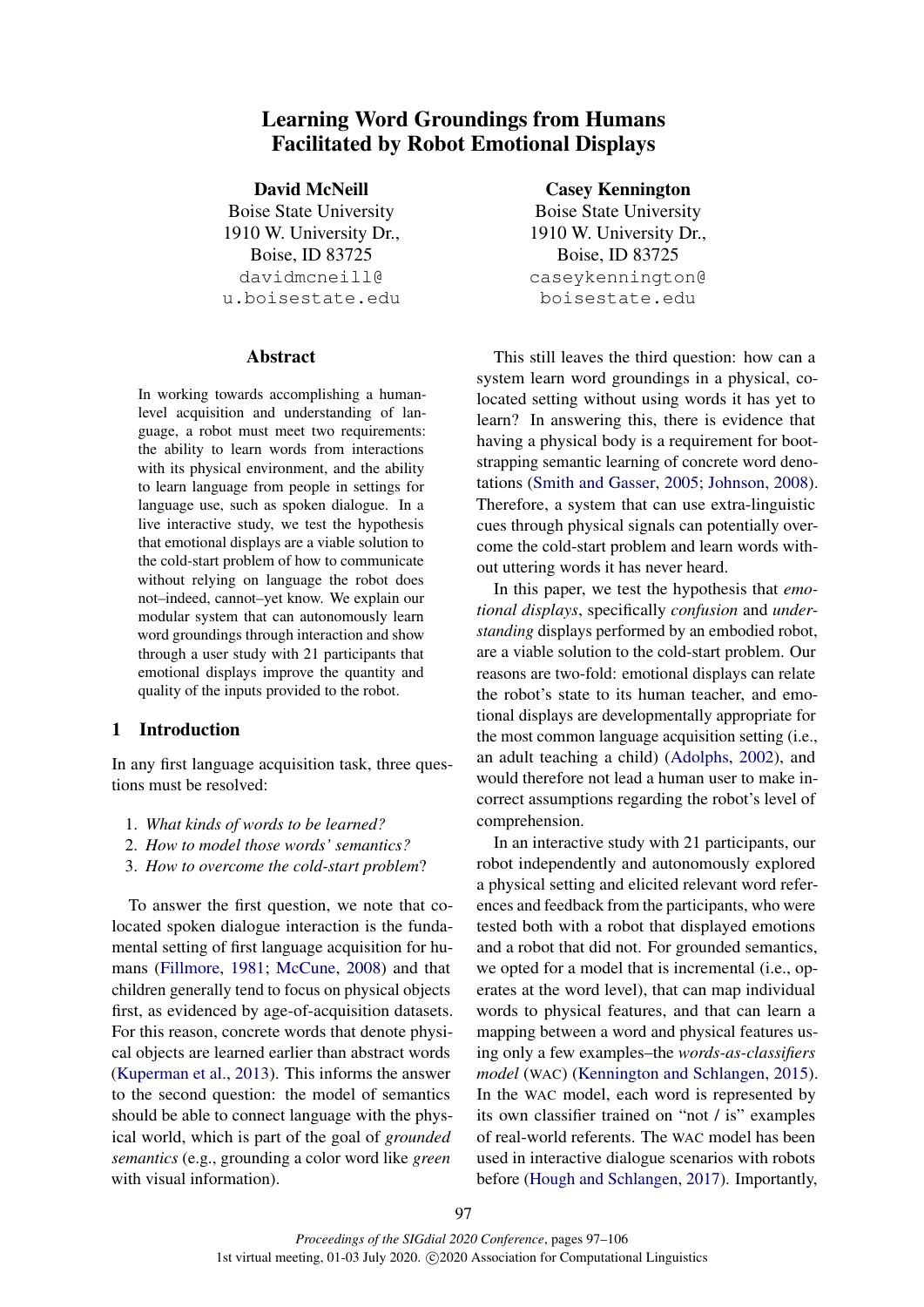our system not only learned word groundings as it interacted with participants, it also incorporated a reinforcement learning model to learn from positive or negative participant feedback which emotional valence (either understanding or confusion) to display. Analyzing the results from the surveys and the learned WAC classifiers, we discovered that the use of emotional displays improved the quantity and quality of the inputs provided to the robot, with the effect modulated by the valence and frequency of the emotional displays.

## 2 Background & Related Work

It has been shown that people assign anthropomorphic characteristics, social roles and models when interacting with robots [\(Kiesler and Goetz,](#page-8-7) [2002\)](#page-8-7), which has implications for the kinds of settings and tasks that robots can carry out with human collaborators. One dimension that people anthropomorphically assign to robots is emotion. We cannot prevent users from making emotional judgements of a robot's behavior [\(Novikova et al.,](#page-9-1) [2015\)](#page-9-1). Instead, if a robot's behavior were designed to take these emotional judgements into account, the robot could be made more predictable and more interpretable by humans in a complex environment [\(Breazeal,](#page-8-8) [2005\)](#page-8-8). Indeed, emotional features can make a robot appear more lifelike and believable to humans, thereby making humans more prone to ac-cept and engage with them (Cañamero, [2005\)](#page-8-9). Of course, the choice of emotions must be taken with care; [Claret et al.](#page-8-10) [\(2017\)](#page-8-10) showed that happiness and sadness emotional displays during primary tasks (e.g., such as transporting an object) could confuse human interlocutors as robot actions (e.g., jerkiness, activity, gaze), and robot movement are also emotionally interpreted.

Similar to *conversational grounding*, [Jung](#page-8-11) [\(2017\)](#page-8-11) explained how *affective grounding*–the coordination on content and process of affect–occurs between robots and human users. We handle this particular phenomenon by only considering a positive and negative valence of a single affective type (i.e., confusion vs. understanding), and by establishing through an evaluation that they are indeed interpreted the way we expect before we use them in a language learning task.

Robots have been used in many language grounding tasks; [Matuszek](#page-8-12) [\(2018\)](#page-8-12) gives an overview of the recent literature. In some cases the cold-start problem is handled by Wizard-of-Oz paradigm

studies where a robot that knows no word denotations interacts with human participants, but the robot is in fact being controlled by a confederate. In this paper, our robot is fully autonomous and has no pre-programmed language production capabilities; that is, the robot will never utter words it hasn't encountered within an interaction.

Beyond word learning, our approach attempts to ground language and learn which emotions to display. This work builds on Ferreira and Lefèvre [\(2015\)](#page-8-13) which outlined the approach we take for a reinforcement-learning based on "polarized user appraisals gathered throughout the course of a vocal interaction between a machine and a human". Their work outlined the design of a hypothetical experiment; we have taken this a step further by actually implementing this design in a live interactive study. We take user feedback to be the explicit reward signal (those user inputs that match the explicit positive or negative feedback). Like their work, our approach does require a lengthy explore phase at the outset.

# 3 System

In this section we explain our choice of robot, and how we modeled the dialogue for language learning with integrated robot modules.

Choice of Robot: Anki Cozmo Cozmo is small, has track wheels for locomotion, a lift, and a head with and OLED display which displays its eyes. The head has a small camera and a speaker with a built-in speech synthesizer (with a "young"sounding voice). With a Python SDK, we can easily access Cozmo's sensors and control it. Importantly for our study, we will make use of Cozmo's camera for object detection, human face recognition, and locomotion functionality for navigation between objects. Cozmo does not have an internal microphone–we make use of an external one.

The choice of robot affects how humans will treat it, and it is important for our study that users perceive the robot as a young language learning child. We opted for the Anki Cozmo robot because [Plane et al.](#page-9-2) [\(2018\)](#page-9-2) showed that participants in their study perceived Cozmo as young, but with potential to learn. Cozmo's affordances are likewise consistent with this perceived age and knowledge-level. Cozmo is also a good option for this work because it has been recently demonstrated that humans perceive the same emotions and positive or negative valences from Cozmo's over 940 pre-scripted be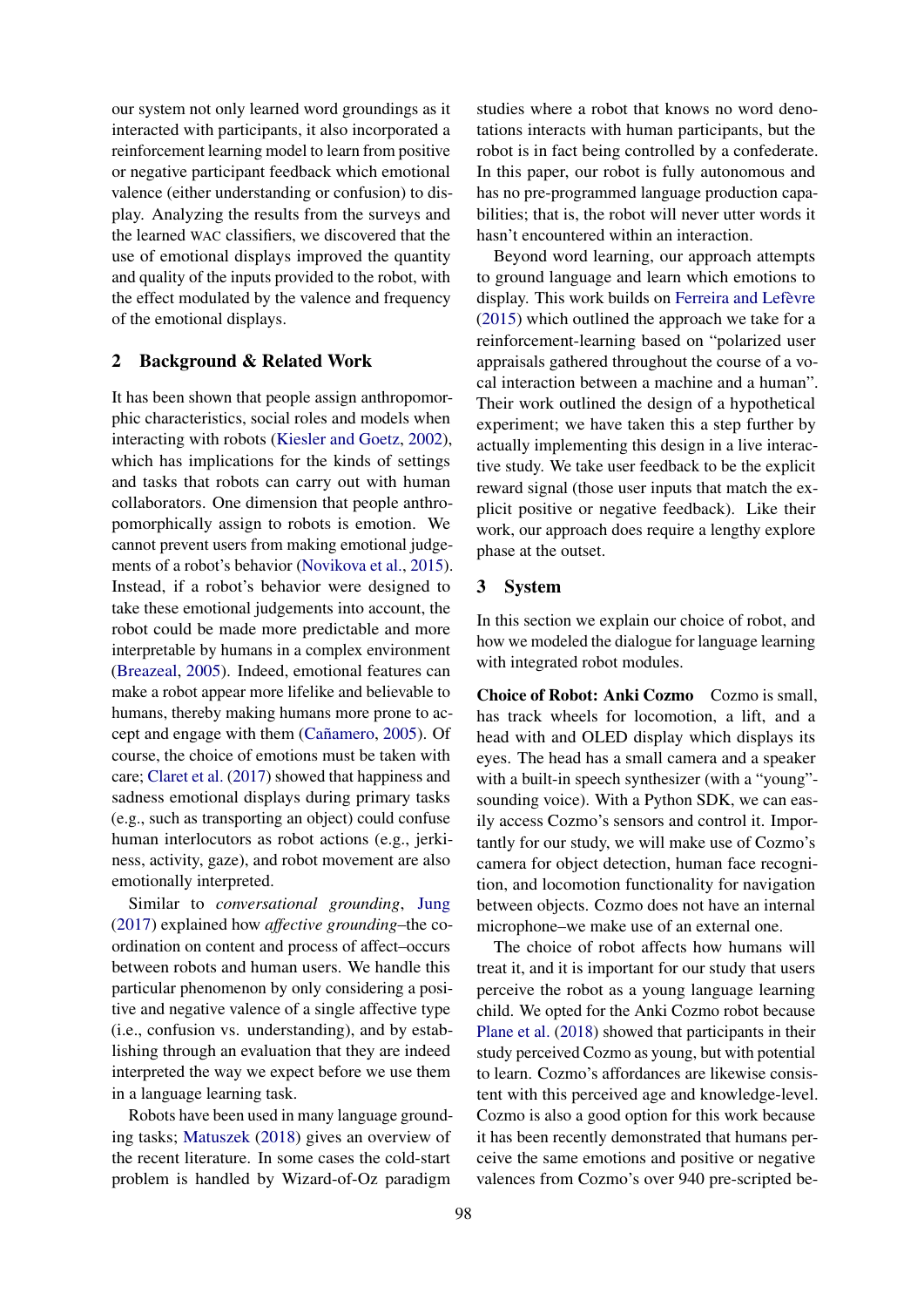haviors [\(McNeill and Kennington,](#page-9-3) [2019\)](#page-9-3). Taken together, these studies show that (1) we can safely assume that human participants will treat Cozmo at an appropriate age level, and (2) we can assume that human participants will properly interpret Cozmo's behaviors as displays of emotion.

Indicating Objects If Cozmo is to learn denotations for physical objects, then objects must be present in the environment that Cozmo and a person share. Also, the person needs to be able to identify the object that Cozmo is attending to. Once these requirements are met, then Cozmo can learn the correct denotations for objects. Noting that [Ma](#page-8-14)[tuszek et al.](#page-8-14) [\(2014\)](#page-8-14) has been able to successfully use deictic gestures to isolate objects, we assume participants will denote objects that the robots are already attending to, which is what adults do for children learning their first language [\(Hollich et al.,](#page-8-15) [2000\)](#page-8-15) (that is, the perspective Cozmo takes is egocentric). More practically, Cozmo is small, which places its camera very low to the surface of the shared environment. Therefore, Cozmo must be very close to objects to "see" them through its camera, which effectively isolates objects without the need for deictic gestures from the robot. When Cozmo does need to indicate an object, Cozmo moves its lift up and down while directly in front of the object of intended reference.

Social Conventions Motivated by [Michaelis and](#page-9-4) [Mutlu](#page-9-4) [\(2019\)](#page-9-4), Cozmo needs to exhibit minimal "socially adept" behaviors if language learning is going to take place. We identify two behaviors that we incorporate into Cozmo: (1) *eye contact*; that is, in certain states (e.g., Cozmo is looking for feedback from the user) Cozmo looks up and turns in place until it finds a face, and (2) *motion*; that is, Cozmo must nearly always be moving–for several reasons, first to signal to an interlocutor that Cozmo is still functional and second, children who are learning language rarely sit still. These random motions occur outside of the task actions (explained below) and give priority to those task actions when they occur.

Learning To answer the question *can emotions serve as scaffolding to solve the cold-start language learning problem?*, we take a reinforcement learning (RL) approach. Given a dialogue state and a robot state, the RL regime learns which emotional valence to display: confusion or understanding. This learning takes place at the same time that the

robot is learning grounded word meanings using WAC as it interacts with a person and its environment.

#### 3.1 System Modules

For the balance of this section, we describe the modules that make up our word learning dialogue system and how they are integrated with the Cozmo robot. The modules include:

- 1. Visual Perception
- 2. Object Detection
- 3. Feature Extraction 4. Automatic Speech Recognition
- 5. Grounded Semantics
- 6. Action Management
	- Navigation
	- Emotional Displays
	- Word proposals
- 7. Emotion Management

Visual Perception The Visual Perception module handles the event of a new image being captured by Cozmo's camera. Cozmo's camera produces a color image at 30 frames per second (320x240 pixels). The output of this module is a single frame  $image.<sup>1</sup>$  $image.<sup>1</sup>$  $image.<sup>1</sup>$ 

Object Detection This module uses the Mask RCNN graph [\(He et al.,](#page-8-16) [2017\)](#page-8-16) adapted taken from the tensorflow library. We used a model pre-trained on a dataset of sixty separately labeled grocery items from the MVTec D2S dataset [\(Follmann](#page-8-17) [et al.,](#page-8-17) [2018\)](#page-8-17). We apply this configuration of the Mask RCNN model for drawing bounding boxes around objects in images received from the Visual Perception module. We discard the labels and only make use of the bounding box information. The output of this module is the bounding box information of all detected objects in view.

Feature Extraction The Feature Extraction module contains an image classification model built on the Keras implementation of VGG19 [\(Si](#page-9-5)[monyan and Zisserman,](#page-9-5) [2014\)](#page-9-5) which is trained using the ImageNet [\(Deng et al.,](#page-8-18) [2009\)](#page-8-18) corpus weights.<sup>[2](#page-2-1)</sup> This module takes an image and bounding box information, extracts each sub-image containing each object, then passes those through the Keras model, thereby extracting features. We use the second-to-last (i.e., fc2) layer as the feature

<span id="page-2-0"></span><sup>&</sup>lt;sup>1</sup>For our system, we only considered three frames per second and dropped the rest.

<span id="page-2-1"></span><sup>&</sup>lt;sup>2</sup>We tested on more recent and principled models such as efficientnet [\(Tan and Le,](#page-9-6) [2019\)](#page-9-6), but found the simpler Keras model to work better for our task.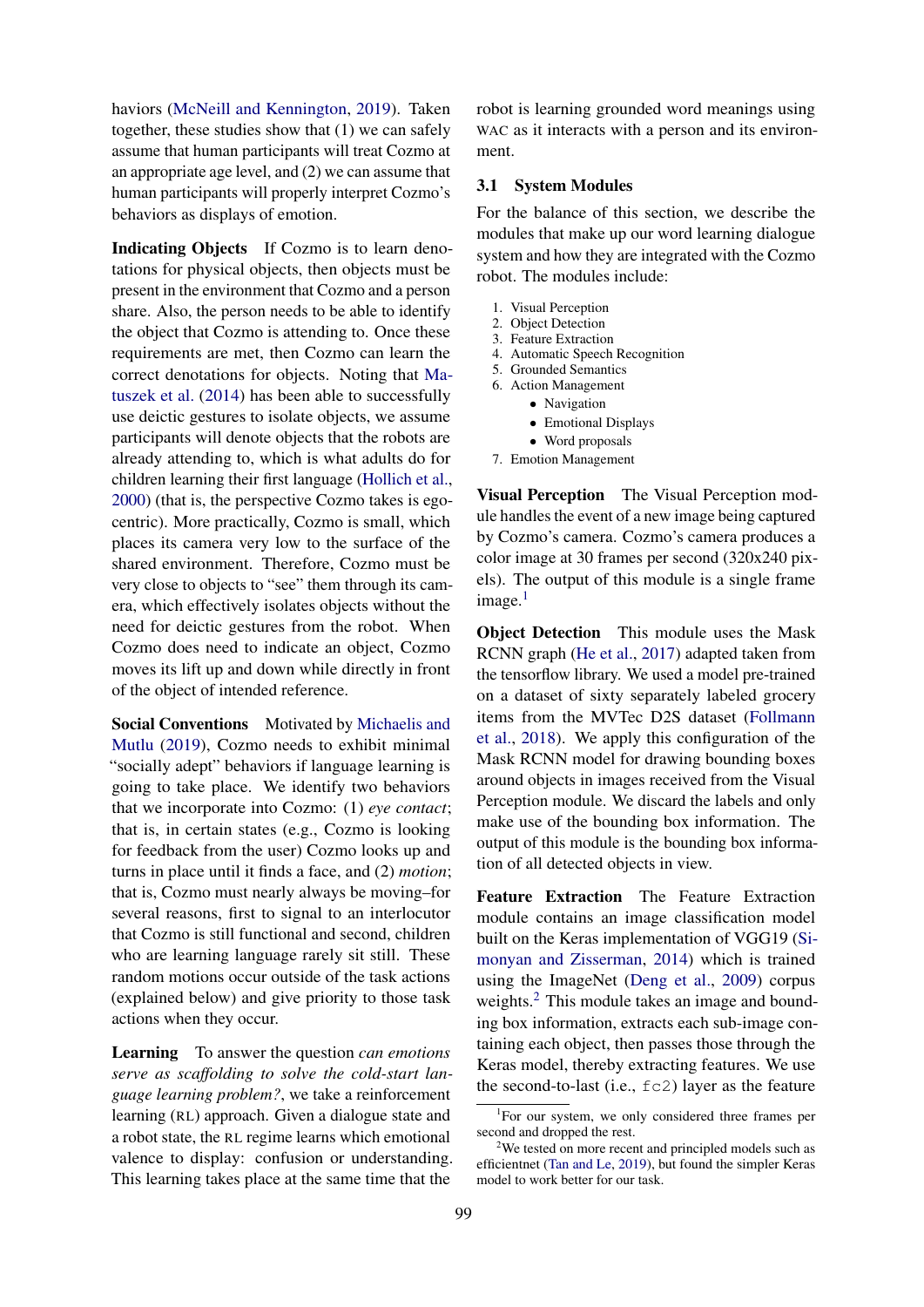representation of each object, which is a vector that represents the object. This model outputs a vector for each detected object.

We motivate this approach of using an existing object detector only for bounding box information and another model for object representation because pre-linguistic children can already detect isolated objects before they learn denotative words for those objects–our downstream *Grounded Semantic* module learns the mappings between words and objects. Moreover, this allows word learning to occur without relying on the limited vocabulary of any given object detector–those trained on imagenet only have a vocabulary of 1000 words, and those words are generally nouns, whereas attributes such as color and shape (i.e., adjectives) should be allowed.

Automatic Speech Recognition The *Automatic Speech Recognition* (ASR) module transcribes user speech. This module then categorizes user speech according to three exclusive dialogue acts:

- positive user feedback (e.g., *yes*)
- negative user feedback (e.g., *no*)
- object denotations (all other words)

The positive and negative feedback dialogue acts are used as environment signals to our reinforcement learning regime and are identified by simple word spotting. All other utterances are regarded as object denotations for the Grounded Semantic module.

Grounded Semantic Module The Grounded Semantic Module is tasked with learning word denotations as well as determining which word to utter in certain states. As noted above, for this we leverage WAC. This module takes in transcribed speech from the ASR module and the top (i.e., most confident) object feature representations from the Feature Extraction module (i.e., one set of object features per word use). In an *explore* state, the robot records the feature representations that it receives and assigns them as positive examples to words that are heard within a 10 second window. Negative examples for words are taken from the largest rectangular area of the image from outside of the top bounding box. Anytime a word has been heard three times, the WAC classifier for that word is trained. The classifiers themselves are scikit-learn logistic regression classifiers (with  $12$  normalization).<sup>[3](#page-3-0)</sup> Trained clas-

sifiers can be improved each time a word is heard by re-training the classifier given the new training examples from the interaction.

Action Management For Action Management (which includes dialogue management), we use PyOpenDial [\(Jang et al.,](#page-8-19) [2019\)](#page-8-19). There are several navigational actions (the first three make up *explore* actions, the latter two *exploit* actions): find-object, approach-object, indicate-object, propose-word, seekface. Several state variables are tracked to determine which of the above actions are taken, including the most recent navigation action, if the robot has found an object, and if the robot has approached an object. The robot begins in a find-object state where it does not yet see an object. This triggers random left and right turning, forward and backward driving until an object comes into view (determined by the Object Detection module). When an object is in view, the robot transitions to an approach-object state which alternates turning left and right to keep the object in the center of the robot's camera frame while driving short distances until the object takes up a specified percentage of the camera frame. At this point the robot transitions to indicate-object which it accomplishes by moving its lift quickly up and down multiple times. When the Action Management module enacts a propose-word action, the robot utters a word that it "thinks" it learned (i.e., the robot has a trained classifier for the word in question and it fits above a certain threshold for the object). After a proposal, the robot enters performs a seek-face action to ground with the interlocutor that it expects them to give it positive or negative feedback.

Emotion Management This module is where the RL (i.e., reinforcement learning) takes place. The RL model (which leverages PyOpenDial Q-Learning functionality implemented as a dynamic Bayesian network with Dirichlet priors and a Gaussian posterior) tracks just a single variable: robot-confidence (RC), a number that represents the robot's internal confidence that it should move into a propose-word state. The following modules affect the RC:

• ASR: if a positive feedback occurs anytime, the RC increases by 2; RC decreases by 4 if

<span id="page-3-0"></span> $3$ We attempted to use other classifiers, such as multi-layer perception, as well as other feature representations, such as

efficientnet, but found that this model is the most effective for fast language acquisition in this setting.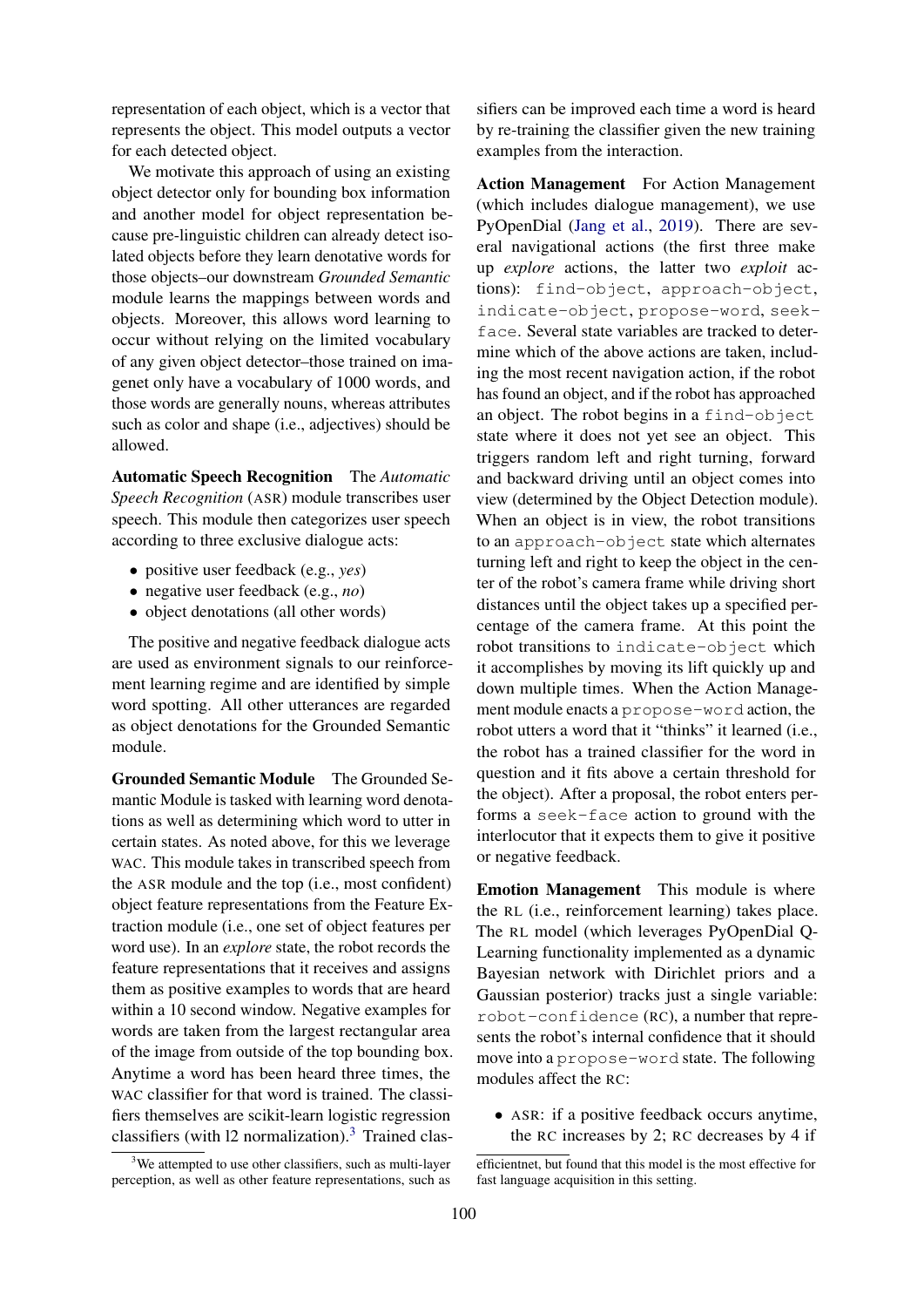negative feedback is heard.

• Action Manager: if a propose-word state is reached (resulting in Cozmo uttering a word), *and* there is positive feedback from ASR, then the confidence increases by 5. If negative, the confidence decreases by 4.

The emotional displays take place before a propose-word action. This module uses RL to learn whether to display an *understanding* emotion or a *confusion* emotion. The above listed modules alter the RC dynamically over time (though the min/max values of RC are -10 and +10 respectively). The reward policy is as follows: if RC is positive, the policy is rewarded +5 for displaying understanding, and -5 if it displayed confusion; if RC is negative, the policy is rewarded -5 for displaying understanding and +5 for confusion. In this manner, the RL can determine, on its own, the RC threshold for producing understanding vs. confusion displays.[4](#page-4-0) We chose *confusion* and *understanding* for two reasons: first, because prior work has shown that confusion and understanding are opposite valences of the same affect which are very interpretable, particularly when looking at Cozmo's movement and eyes [\(McNeill and Ken](#page-9-3)[nington,](#page-9-3) [2019\)](#page-9-3); and second, because confusion and understanding are emotions that lend well to the language learning task–the robot can display confusion in states where it is unsure how to act, and understanding in states where it knows how to act. To determine which behaviors would be perceived by users as *confusion* or *understanding*, we collected Cozmo's behaviors that were labeled with high confidence as either of those emotions by the model in [McNeill and Kennington](#page-9-3) [\(2019\)](#page-9-3). We then asked 7 people to watch recorded videos of Cozmo performing those emotions and rate them on a 5-point Likert scale. This resulted in 11 highlyrated behaviors (i.e., lasting from 3-10 seconds) for *confusion* or *understanding*. The Emotion Management model randomly selects one of the 11 for each emotion when producing a display of that emotion.

The full learning pipeline is depicted in Figure [1.](#page-4-1) Object detection occurs while users say words that refer to the objects in Comzo's view. Object features are extracted and used for WAC to learn the

<span id="page-4-1"></span>

Figure 1: Schematic of our system: Visual perception passes camera frames to an Object Detector, which annotates objects with bounding boxes, then the Feature Extractor represents each of the detected objects as vectors that are passed to the Grounded Semantics module. The ASR transcribes speech, and passes those strings to the Grounded Semantics module and to the Reinforcement Learner (i.e., positive or negative feedback dialogue acts). Both Object Detection and Grounded Semantics pass their output to the Robot Actions (i.e., Action Management) which makes decisions about which actions to take, then actually performs those actions on the robot.

fitness between words and objects. If the word fits above a threshold, then Cozmo proposes that word to the user.

# 4 Evaluation

In this section, we explain how we evaluated our model with real human participants to determine if emotional displays increase engagement for language learning. We used two versions of our system: one which only performed the language learning task, and one which additionally included displays of emotion–the choice of which emotion was decided by a RL model. Our evaluation included objective measures logged by the system, as well as subjective measures collected using participant questionnaires.

#### 4.1 Procedure

Study participants agreed to meet in a small room in the University's Computer Science building. The conference room is set up for the participant interaction as follows: a table is placed to one side of the room, with one chair positioned in the middle of the longer side for the study participant. The experimenter sits at the head of the table, with a laptop positioned between himself and the participant. This laptop is running the robot's interactive

<span id="page-4-0"></span><sup>&</sup>lt;sup>4</sup>More principled models of deep reinforcement learning are available, but we opted for this approach because we wanted our RL module to learn from minimal real interactions– deep learning approaches are known to require large amounts of data.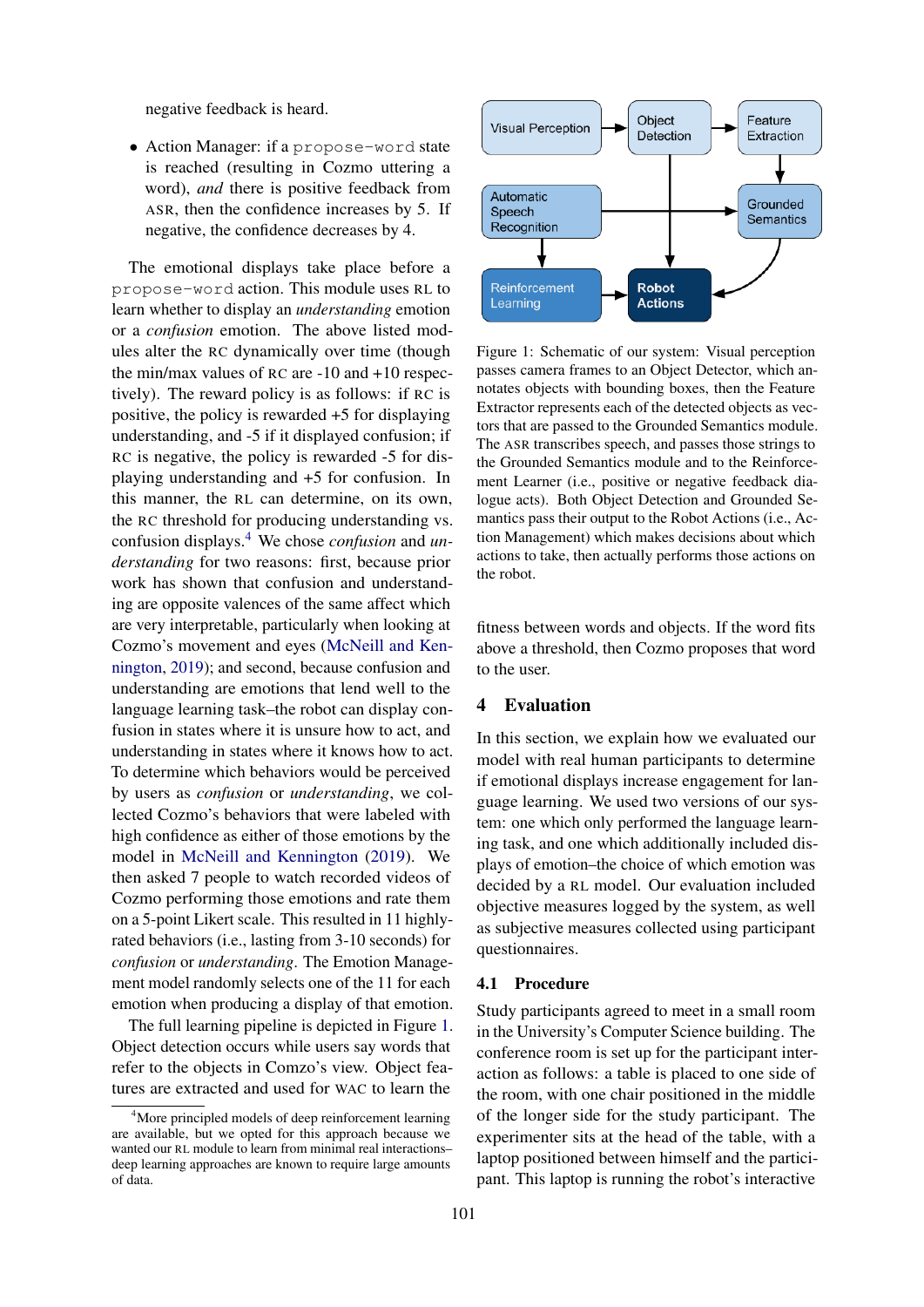script and the microphone that feeds the ASR module. A container of objects (specifically, pentomino blocks) is placed on the table; a handful of these have been randomly scattered on the table before the participant arrives in the room. The Cozmo robot is not introduced to the participant until the participant has signed an informed consent form and the task has been explained to them.

The experimenter was present to monitor the state of the robot and the microphone, troubleshoot any problems that might arise, and answer any questions the participant might have over the course of the interaction. The experimenter was permitted to offer a constrained set of coaching tips to the participant during the interaction, if the participant needed a reminder of the task or the initial instructions. The study participant and the robot were observed with cameras, which recorded audio and video from the interaction. Following each interaction the user moved to the experimenter's laptop and completed a questionnaire. Following the completion of both interactions and subsequent surveys, the participant was paid eight U.S. dollars.

We recruited twenty-one study participants to interact with the Cozmo robot for two fifteen-minute periods over the course of a single session. Study participants were largely college students recruited from Boise State University's Computer Science department. Participants' ages range from their late teens to their forties. Eight of the participants were women; thirteen were men. Following each fifteenminute interaction, the participant was asked to answer every question of the same questionnaire. The entire study took approximately one-hour.

We employed a within-group study design, meaning that each participant went through the same procedure twice, one time in which the independent variable (i.e., with emotional display) was present, and again when it was absent (i.e., without emotional display). To mitigate learning effects, the order in which the test condition was presented was alternated.

## 4.2 Task

First, the Cozmo robot was introduced to the participant, with an explanation of the following affordances and instructions: (1) Cozmo has a camera that can see them and the world; (2) Cozmo has a microphone that can hear them; (3) Cozmo doesn't know anything, but is "curious" to learn more about the world; (4) for the next 15 minutes, it is the par-

<span id="page-5-0"></span>

Figure 2: Cozmo looking down at an object (left) and looking up, seeking a face (right).

ticipant's job to try to teach Cozmo as many words as they can, using the objects in the room, whatever they have on them, and their imagination; (5) if Cozmo gets off-track, they are allowed to pick Cozmo up and move it around; (6) when Cozmo is looking up, it is looking for their face; (7) when Cozmo "feels confident" enough, it will guess a word – if it gets it right, say "Yes." If not, say, "No." This feedback will help Cozmo learn. Figure [2](#page-5-0) shows Cozmo in its task setting in two states: observing an object (left figure) and seeking a face (right figure).

# 4.3 Metrics

System Logs We track the number of utterances (termed "Heard Words") made by the participants, including positive and negative feedbacks, and the number of proposals made by the robot which, taken together, form a proxy for engagement: higher numbers denote more engagement.

Participant Questionnaires We also evaluate the robot based on questionnaire responses written by the study participants following both sessions of the study. We used the Godspeed Questionnaire [\(Bartneck et al.,](#page-8-20) [2009\)](#page-8-20), a likert-scaled questionnaire with 24 questions ranging from negative to positive ratings of a robot's anthropomorphism, animacy, likeability, perceived intelligence, and perceived safety. In addition to the Godspeed questions, we also asked participants the following to ascertain their perceptions of our system and robot:

- How attached to the robot did the user feel?
- Were they engaged by the robot?
- What did they think the robot wanted?
- What did they think the robot was trying to do?
- Would they like to spend more time with the robot? Why or why not?

# 4.4 Results

Table [1](#page-6-0) shows the results of the effect that emotional displays had on heard words, positive feedbacks, negative feedbacks, and proposals (note that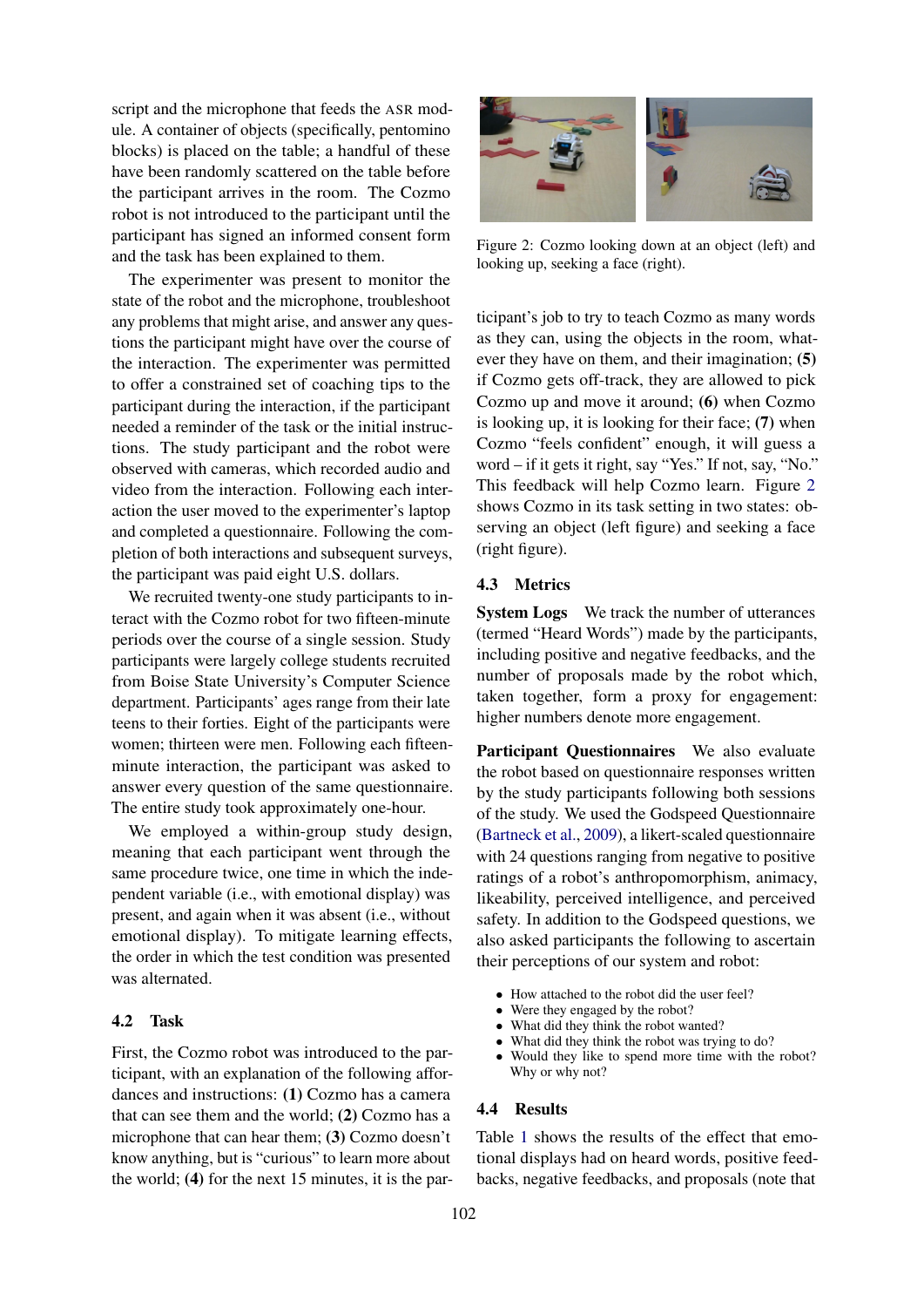proposals represent trained WAC classifiers that reached the threshold for being uttered). Comparing the results of the experimental trials in which the robot displayed emotions to the control trials, it is apparent that the amount and quality of the user feedback to the robot improves in the presence of emotional displays. The sole caveat is negative feedback, which was offered the most on average by users interacting with a robot that wasn't making emotional displays.

<span id="page-6-0"></span>Table 1: The effect of emotional displays on a languageacquisition task

| (Mean / std. dev)         | without emotions | with emotions |
|---------------------------|------------------|---------------|
| <b>Heard Words</b>        | 58.5/69.4        | 72.9/107.1    |
| Positive Feedbacks        | 11.9/12.2        | 16.3/27.5     |
| <b>Negative Feedbacks</b> | 7.4/7.0          | 6.6/6.5       |
| Proposals                 | 7.8/7.8          | 9.8/7.5       |

Exploring the effect of participant learning on the language-acquisition task in Table [2](#page-6-1) shows that users spoke more words and offered more positive feedback in the second trial than in the first, on average. Negative feedback was equivalent between the two trials, and the robot made more proposals in first trials, on average. This shows that learning effects had a minimal impact on user interaction with the robot.

<span id="page-6-1"></span>Table 2: The effect of participant learning on the language-acquisition task

| (Mean / std. dev)         | first trial | second trial |
|---------------------------|-------------|--------------|
| <b>Heard Words</b>        | 60.6/70.3   | 64.1 / 103.3 |
| <b>Positive Feedbacks</b> | 9.8/11.4    | 16.8/26.5    |
| <b>Negative Feedbacks</b> | 6.7/6.9     | 6.7/6.7      |
| Proposals                 | 9.1/78      | 75/76        |

Next, we analyze the participant surveys to see if the presence of emotional displays biased the participant toward higher estimations of robot intelligence. For both the control and experimental trials, the average estimated age of the robot is two years old, which follows prior work using Cozmo [\(Plane et al.,](#page-9-2) [2018\)](#page-9-2) and is an appropriate assigned age range for this study. Additionally, the participant surveys reinforce the ambiguous role of emotion in human estimations of robot intelligence, irrespective to trial order, as seen in Figure [3.](#page-6-2)

User engagement also appeared largely uninfluenced by the presence of robot emotional displays, or the trial order, as seen in Figure [4.](#page-7-0) This is reinforced by the high p-value between user responses to the Godspeed questionnaire and the total number of emotional displays produced by the robot. As

<span id="page-6-2"></span>



Figure 3: X-axis: Participants' ratings of robot intelligence from 1: unintelligent to 5: intelligent. Y-axis: the number of participants who selected that response.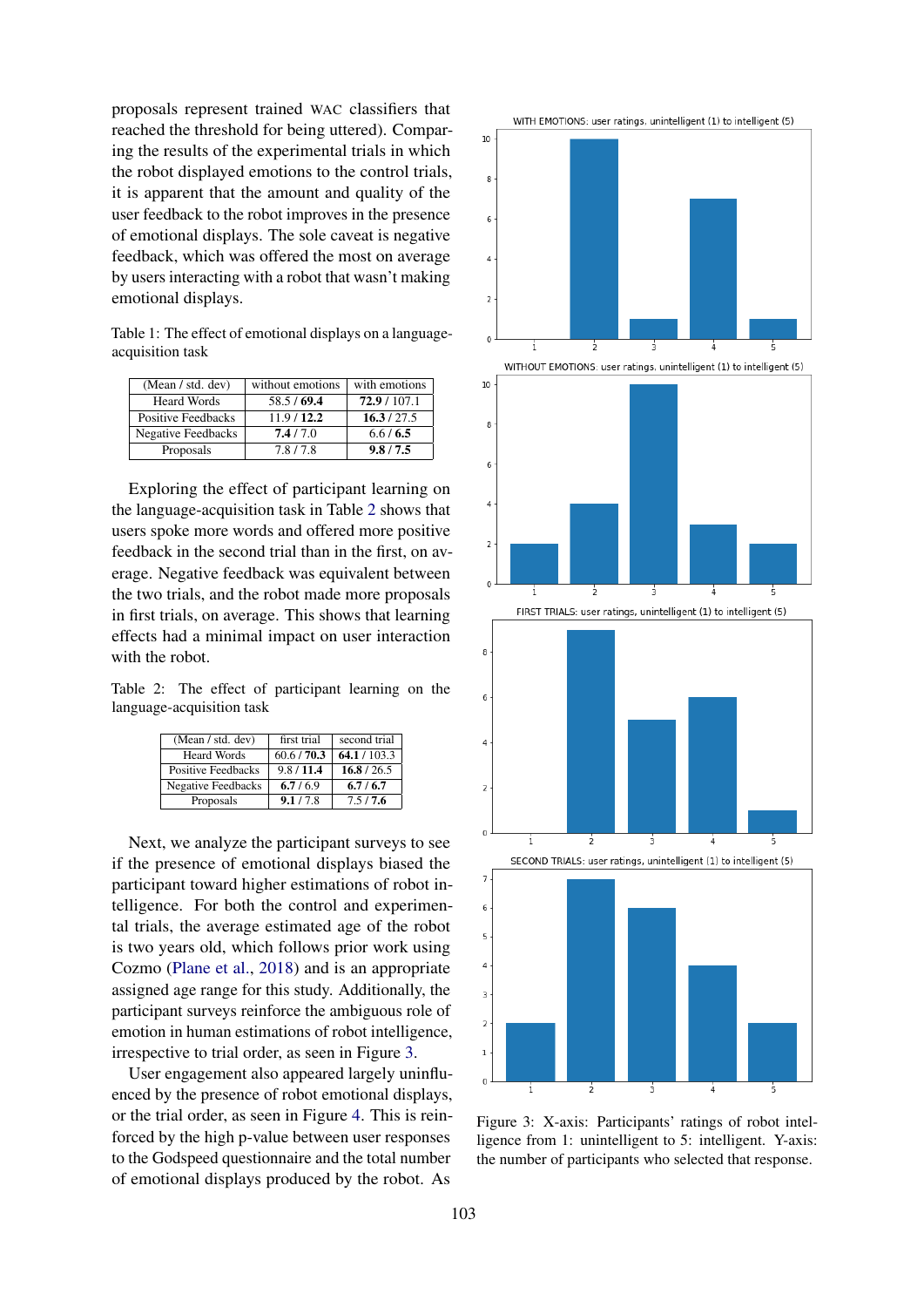<span id="page-7-0"></span>

Figure 4: X-axis: Participants' responses to the question, "Would you like to spend more time with the robot?" from 1: not at all to 5: very much. Y-axis: the number of participants who selected that response.

see in [3,](#page-7-1) there was a weak correlation and weak evidence to support a relationship between user interest and engagement with the robot, and the total number of emotional displays produced by the robot.

<span id="page-7-1"></span>Table 3: Correlations between the total number of emotional displays and the following user questionnaire responses

|                                    | correlation | p-value |
|------------------------------------|-------------|---------|
| moves elegantly                    | 0.48        | 0.03    |
| is nice                            | 0.40        | 0.09    |
| is interesting to interact with    | 0.34        | 0.15    |
| would like to spend more time with | 0.17        | 0.49    |

In our RL module, the Q-Learning algorithm learned to put all weight onto one emotional display to the exclusion of the other for each interaction. This may have been due to the training batch size and training time for the Q-Learning algorithm (10 max samples and a 5 ms sample rate, rate to keep the interaction from slowing down). This did not have a negative effect on the choice of emotional displays produced by the robot; to the contrary, the emotional displays chosen by the RL module facilitated engagement.

# 5 Conclusion

We conducted an experiment with twenty-one participants who had to rely on the robot's displays of *confusion* and *understanding* and their own performance in a language acquisition task as context. We analyzed our results by comparing the participants' survey responses and the robots' Grounded Semantics classifiers between the experimental and control trials. We found that a robot that displayed a combination of confused and understanding emotional displays – positive- and negatively-valenced emotion – gathered more inputs, and more useful inputs (positive feedback), than a robot that only engaged in task-specific actions (i.e., orienting to objects; seeking out the user's face). This in turn led to the robot making more word proposals, which did not lead to greater engagement. User estimations of the robot were generally more positive estimations, supporting our choice of the Anki Cozmo robot for this task. Emotional displays did not incline participants to over-estimate the robot's language understanding. We can conclude that emotion is an important aspect in handling the cold-start problem where a system can only use words it has heard.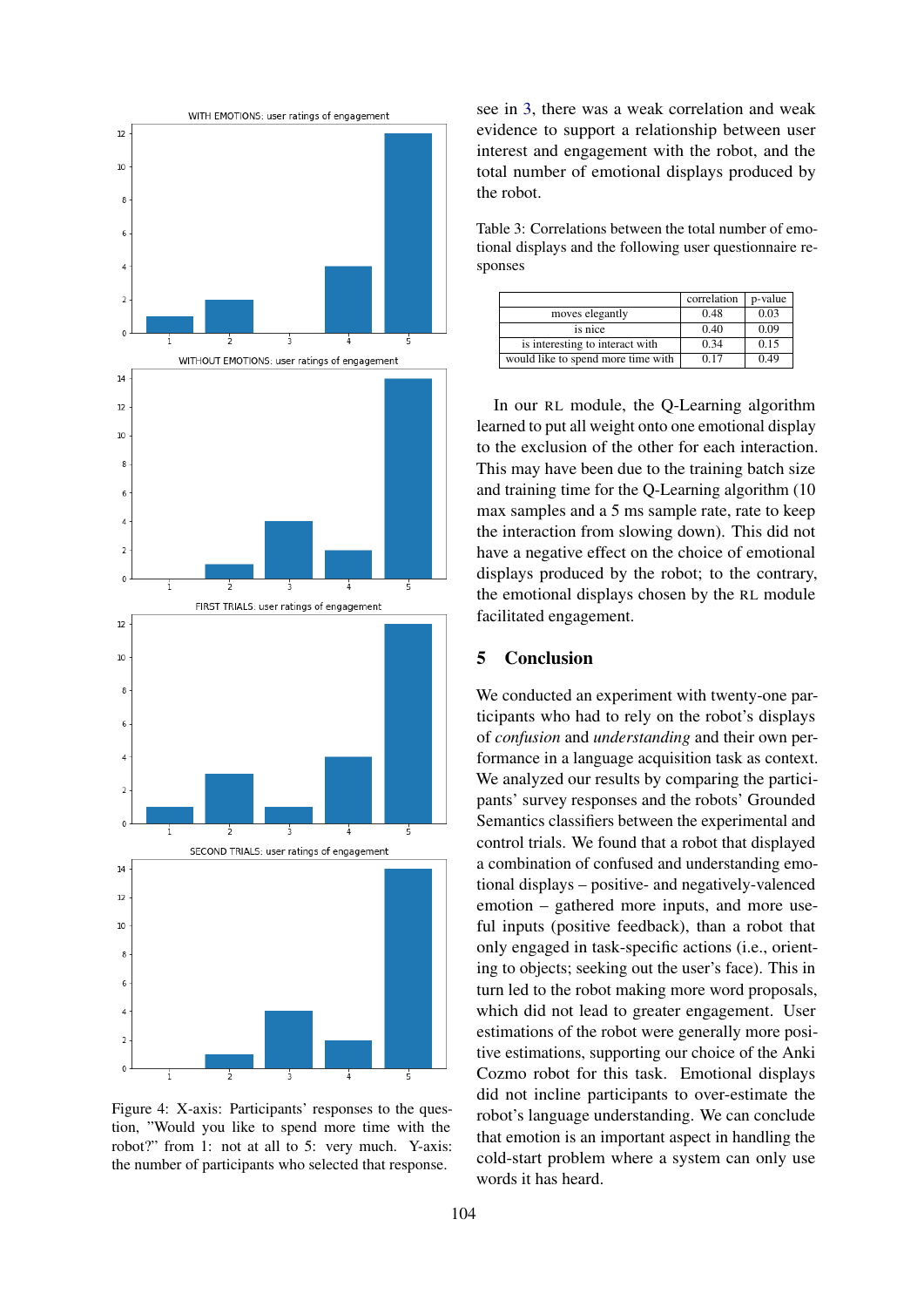In future work, we will test different policies for the reinforcement learning regime including measures for novelty rewards (i.e., hearing new words) as well as repeated words. Another aspect that demands further investigation would be the *timing* of emotional displays in the language learning interaction. Importantly, we will go beyond the two basic emotions explored here and incorporate additional emotions (e.g., the 8 valence pairs used in [McNeill](#page-9-3) [and Kennington](#page-9-3) [\(2019\)](#page-9-3)) as the basis for additional engagement and perhaps use emotional states as features for the grounded classifiers.

Acknowledgements We thank the anonymous reviewers for their insights and feedback. This work was approved under the Boise State University IRB #126-SB20-012.

## References

- <span id="page-8-4"></span>Ralph Adolphs. 2002. [Recognizing Emotion from](https://doi.org/10.1177/1534582302001001003) [Facial Expressions: Psychological and Neurologi](https://doi.org/10.1177/1534582302001001003)[cal Mechanisms.](https://doi.org/10.1177/1534582302001001003) *Behavioral and Cognitive Neuroscience Reviews*, 1(1):21–62.
- <span id="page-8-20"></span>Christoph Bartneck, Dana Kulic, Elizabeth Croft, and ´ Susana Zoghbi. 2009. Measurement instruments for the anthropomorphism, animacy, likeability, perceived intelligence, and perceived safety of robots. *International journal of social robotics*, 1(1):71–81.
- <span id="page-8-8"></span>Cynthia Breazeal. 2005. *[Designing Socially Intelli](https://doi.org/10.17226/11220)[gent Robots](https://doi.org/10.17226/11220)*. National Academies Press, Washington, D.C.
- <span id="page-8-9"></span>Lola Cañamero. 2005. [Emotion understanding from](https://doi.org/10.1016/J.NEUNET.2005.03.003) [the perspective of autonomous robots research.](https://doi.org/10.1016/J.NEUNET.2005.03.003) *Neural Networks*, 18(4):445–455.
- <span id="page-8-10"></span>Josep Arnau Claret, Gentiane Venture, and Luis Basañez. 2017. [Exploiting the Robot Kinematic Re](https://doi.org/10.1007/s12369-016-0387-2)[dundancy for Emotion Conveyance to Humans as a](https://doi.org/10.1007/s12369-016-0387-2) [Lower Priority Task.](https://doi.org/10.1007/s12369-016-0387-2) *International Journal of Social Robotics*, 9(2):277–292.
- <span id="page-8-18"></span>J. Deng, W. Dong, R. Socher, L.-J. Li, K. Li, and L. Fei-Fei. 2009. ImageNet: A Large-Scale Hierarchical Image Database. In *CVPR09*.
- <span id="page-8-13"></span>Emmanuel Ferreira and Fabrice Lefèvre. 2015. [Reinforcement-learning based dialogue system for](https://doi.org/10.1016/j.csl.2015.03.007) [human-robot interactions with socially-inspired](https://doi.org/10.1016/j.csl.2015.03.007) [rewards.](https://doi.org/10.1016/j.csl.2015.03.007) *Computer Speech and Language*, 34(1).
- <span id="page-8-0"></span>Charles J. Fillmore. 1981. Pragmatics and the description of discourse. *Radical pragmatics*, pages 143– 166.
- <span id="page-8-17"></span>Patrick Follmann, Tobias Böttger, Philipp Härtinger, Rebecca König, and Markus Ulrich. 2018. [MVTec](https://doi.org/10.1007/978-3-030-01249-6_35) [D2S: Densely segmented supermarket dataset.](https://doi.org/10.1007/978-3-030-01249-6_35) In

*Lecture Notes in Computer Science (including subseries Lecture Notes in Artificial Intelligence and Lecture Notes in Bioinformatics)*.

- <span id="page-8-16"></span>He He, Anusha Balakrishnan, Mihail Eric, and Percy Liang. 2017. [Learning Symmetric Collaborative Di](https://doi.org/https://doi.org/10.18653/v1/P17-1162)[alogue Agents with Dynamic Knowledge Graph Em](https://doi.org/https://doi.org/10.18653/v1/P17-1162)[beddings.](https://doi.org/https://doi.org/10.18653/v1/P17-1162) *arXiv*.
- <span id="page-8-15"></span>G J Hollich, K Hirsh-Pasek, and R M Golinkoff. 2000. Breaking the language barrier: An emergentist coalition model for the origins of language learning. *Monographs of the Society for Research in Child Development*, 65(3).
- <span id="page-8-6"></span>Julian Hough and David Schlangen. 2017. It's Not What You Do, It's How You Do It: Grounding Uncertainty for a Simple Robot. In *Proceedings of the 2017 Conference on Human-Robot Interaction (HRI2017)*.
- <span id="page-8-19"></span>Youngsoo Jang, Jongmin Lee, Jaeyoung Park, Kyeng-Hun Lee, Pierre Lison, and Kee-Eung Kim. 2019. [PyOpenDial: A Python-based Domain-Independent](http://ailab.kaist.ac.kr/papers/pdfs/emnlp2019.pdf) [Toolkit for Developing Spoken Dialogue Systems](http://ailab.kaist.ac.kr/papers/pdfs/emnlp2019.pdf) [with Probabilistic Rules.](http://ailab.kaist.ac.kr/papers/pdfs/emnlp2019.pdf) In *Proceedings of EMNLP*.
- <span id="page-8-3"></span>Mark Johnson. 2008. *The meaning of the body: Aesthetics of human understanding*. University of Chicago Press.
- <span id="page-8-11"></span>Malte F Jung. 2017. [Affective Grounding in Human-](https://doi.org/10.1145/2909824.3020224)[Robot Interaction.](https://doi.org/10.1145/2909824.3020224) In *Proceedings of HRI'17*.
- <span id="page-8-5"></span>Casey Kennington and David Schlangen. 2015. [Sim](http://www.aclweb.org/anthology/P15-1029)[ple Learning and Compositional Application of Per](http://www.aclweb.org/anthology/P15-1029)[ceptually Grounded Word Meanings for Incremen](http://www.aclweb.org/anthology/P15-1029)[tal Reference Resolution.](http://www.aclweb.org/anthology/P15-1029) In *Proceedings of the 53rd Annual Meeting of the Association for Computational Linguistics and the 7th International Joint Conference on Natural Language Processing (Volume 1: Long Papers)*, pages 292–301, Beijing, China. Association for Computational Linguistics.
- <span id="page-8-7"></span>Sara Kiesler and Jennifer Goetz. 2002. [Mental Models](https://doi.org/10.1145/506443.506491) [and Cooperation with Robotic Assistants.](https://doi.org/10.1145/506443.506491) *CHI'02 extended abstracts on Human factors in computing systems*, pages 576–577.
- <span id="page-8-2"></span>Victor Kuperman, Hans Stadthagen-Gonzalez, and Marc Brysbaert. 2013. [Age-of-acquisition ratings](https://doi.org/10.3758/s13428-012-0210-4) [for 30,000 English words.](https://doi.org/10.3758/s13428-012-0210-4)
- <span id="page-8-12"></span>Cynthia Matuszek. 2018. Grounded Language Learning: Where Robotics and NLP Meet. In *Proceedings of the Twenty-Seventh International Joint Conference on Artificial Intelligence (IJCAI-18)*.
- <span id="page-8-14"></span>Cynthia Matuszek, Liefeng Bo, Luke S Zettlemoyer, and Dieter Fox. 2014. Learning from Unscripted Deictic Gesture and Language for Human-Robot Interactions. In *Proceedings of AAAI 2014*. AAAI Press.
- <span id="page-8-1"></span>Lorraine McCune. 2008. *[How Children Learn to Learn](https://doi.org/10.1093/acprof:oso/9780195177879.001.0001) [Language](https://doi.org/10.1093/acprof:oso/9780195177879.001.0001)*. Oxford University Press.